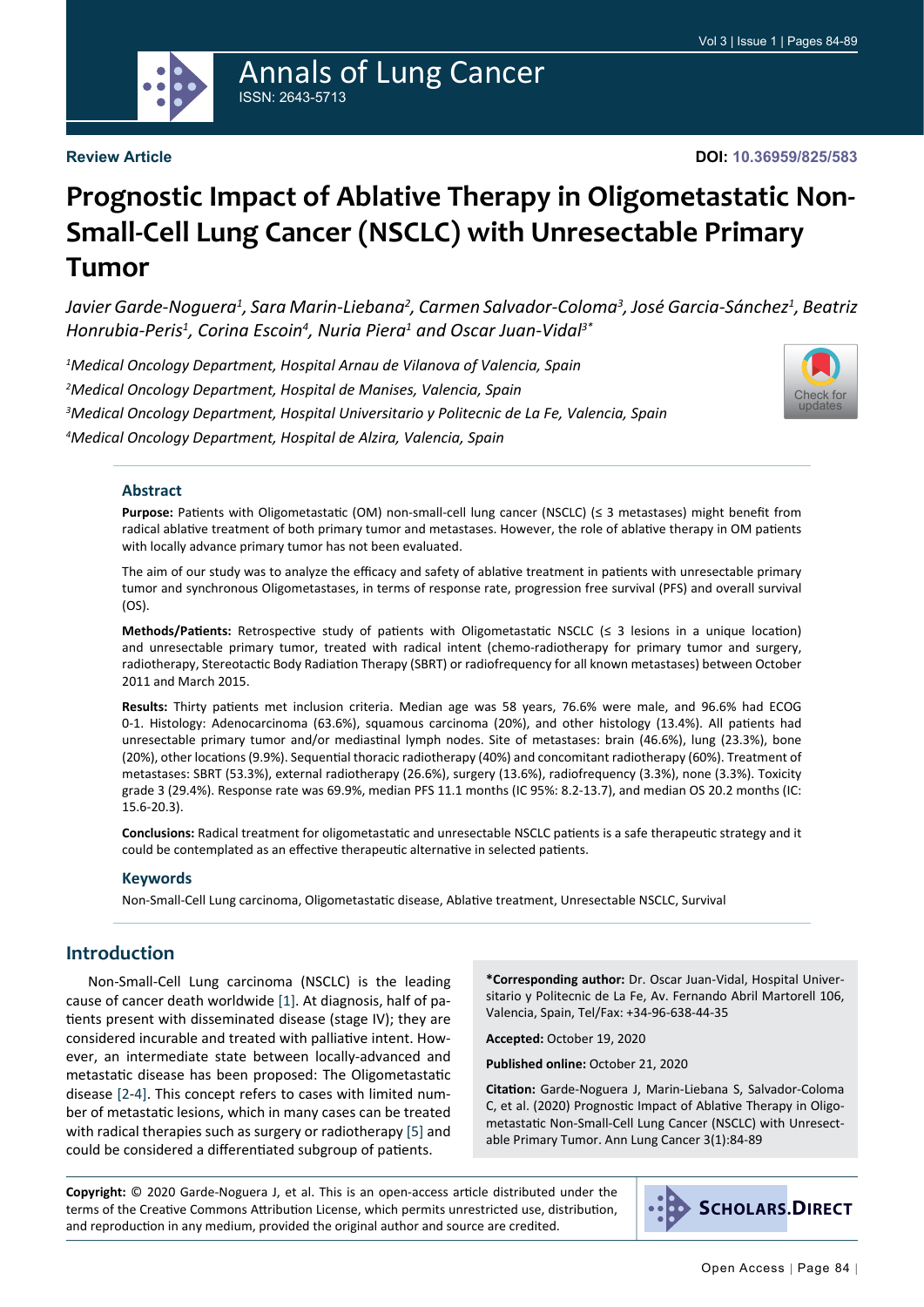Clinical relevance of the Oligometastatic state is the identification of potentially curable patients with radical treatment of the primary tumor and the metastases such as surgery, stereotactic body radiation therapy (SBRT), or radiofrequency [[6\]](#page-5-4). Several series have been published recently evaluating the evolution of patients with Oligometastatic NSCLC treated with radical intention. Although most of these studies are retrospective with small number of patients and heterogeneous populations, all of them coincide in demonstrating that these patients achieve median progression free survival (PFS), overall survival (OS) and survival rates at one, two and three years higher than expected for patients with advanced NSCLC [\[5](#page-5-3),[6\]](#page-5-4). Until very recently, the only prospective experience published was a phase II study in which 40 patients with Oligometastatic NSCLC were treated with surgery or radiotherapy of the primary tumor and metastases, obtaining a median PFS of 12.1 months, a median OS of 13.5 months, and a survivor rate at one, two and three years of 56.4%, 23.3% and 17.5% respectively [\[7](#page-5-5)]. A meta-analysis of different cohorts of patients with Oligometastatic NSCLC described different prognostic subgroups of patients regarding the timing of metastases (synchronous vs. metachronous) and the presence of mediastinal lymph node involvement; factors that were linked to worse outcome [\[8](#page-5-6)], adding controversy to the optimal management for these specific subgroup of patients. Recently, Gomez, et al. published the first multicenter randomized trial comparing aggressive local therapy with maintenance treatment or observation. PFS was statistically significant higher in patients who received aggressive therapy (11.7 vs. 3.9 months;  $p =$ 0.0054) [[9\]](#page-5-7).

The objectives of this study were to analyze the efficacy and safety of ablative treatment in patients diagnosed of NS-CLC who present locally advance primary tumor and 1-3 synchronous metastases in terms of response rate (RR), PFS and OS, and determine predictors of survival, in order to better guide clinical care and the design of future clinical trials.

# **Materials and Methods**

Retrospective study of patients diagnosed with unresectable advanced primary NSCLC with 3 or less metastases in a unique location, who were treated with radical intention including chemo-radiotherapy for primary tumor and ablative treatment for all known metastases.

# **Patients characteristics**

Medical records from advanced NSCLC patients diagnosed between October 2011 and March 2015 in two different institutions of Valencia (Spain) were reviewed systematically to identify Oligometastatic patients. Institutional review boards of both institutions approved the protocol. For the purpose of this study, Oligometastatic was defined as three or fewer metastases in a single organ. Eligible patients were required to meet the following criteria: ECOG performance status (PS) 0-2, histological or cytological confirmed diagnosis of NSCLC; unresectable primary tumor at the time of diagnosis treated with first-line chemotherapy based in platinum-doublet and thoracic radiotherapy with radical doses; and ablative treatment for all known metastases, defined as conventional ra-

diotherapy, SBRT, radiofrequency or surgery. Radiotherapy treatment was considered radical for primary tumors or metastases if radiotherapy (RT) was prescribed with a dose that was biologically equivalent to a treatment schedule of  $\geq 13$ fractions of 3 Gy.

Data regarding baseline radiologic measurements of the tumor prior to the start of the treatment; the extent of the disease at diagnosis and subsequent evaluation of the response to treatment using CT scans or PET-CT scans according to RECIST 1.1 criteria and blood laboratory tests prior to each cycle of chemotherapy assessing blood counts, kidney and liver function, were obtained by reviewing the medical records.

All patients' treatment plans had been discussed in a multidisciplinary tumor board, where a consensus was reached that radical treatment to all known sites of disease was clinically reasonable and feasible. To limit potential bias, including selection bias, patients were included based on the 'intention-to-treat' decision of the multidisciplinary tumor board. As such, patients who progressed or died prior to or during treatment were still included in the study database.

Primary endpoints were OS and PFS. OS was calculated from the first day of treatment (chemotherapy, radiotherapy or surgery) until the last date of follow-up or death. PFS was calculated from first day of treatment until any relapse, local or distant, or death (whichever occurred first). First progression was scored based on available clinical or imaging reports of any progression (local or distant). Toxicity was a secondary end-point and was scored based on the Common Terminology Criteria for Adverse Events version 4.0.

# **Statistical analysis**

A descriptive statistical analysis was carried out, including central tendency and dispersion parameters for the quantitative variables, and absolute and relative frequencies for categorical variables. The Chi-squared test was used to compare two or more independent subject groups for categorical variables. The survival curve was estimated using the Kaplan-Meier method and compared using the log-rank test. All statistical analyses and the results were processed using the statistical software package SPSS 19.0.

# **Results**

Between October 2011 and March 2015 a total of 30 patients met the eligible criteria. Baseline patient and tumor characteristics are summarized in [\(Table 1](#page-2-0)). The median age was 58 years (range 40-76), and 23 males (76.6%) and 7 females (23.4%) were included. Twenty-nine patients (96.6%) presented ECOG-PS 0-1, and 29 were smokers or former smokers. The most frequent histology was adenocarcinoma (63.3%) followed by squamous carcinoma (20%). All patients had stage III intra-thoracic disease; nine patients (33.1%) presented with stage T4 and 21 (66.9%) classified as N2 or N3.

Twenty-three patients (76.6%) had a solitary metastasis, five patients (16.6%) had two metastases and two (6.6%) had three metastases. The most common site for metastases was brain (14 patients, 46.6%), followed by lung (7 patients, 23.3%), bone (6 patients, 20%), adrenal (2 patients), and ex-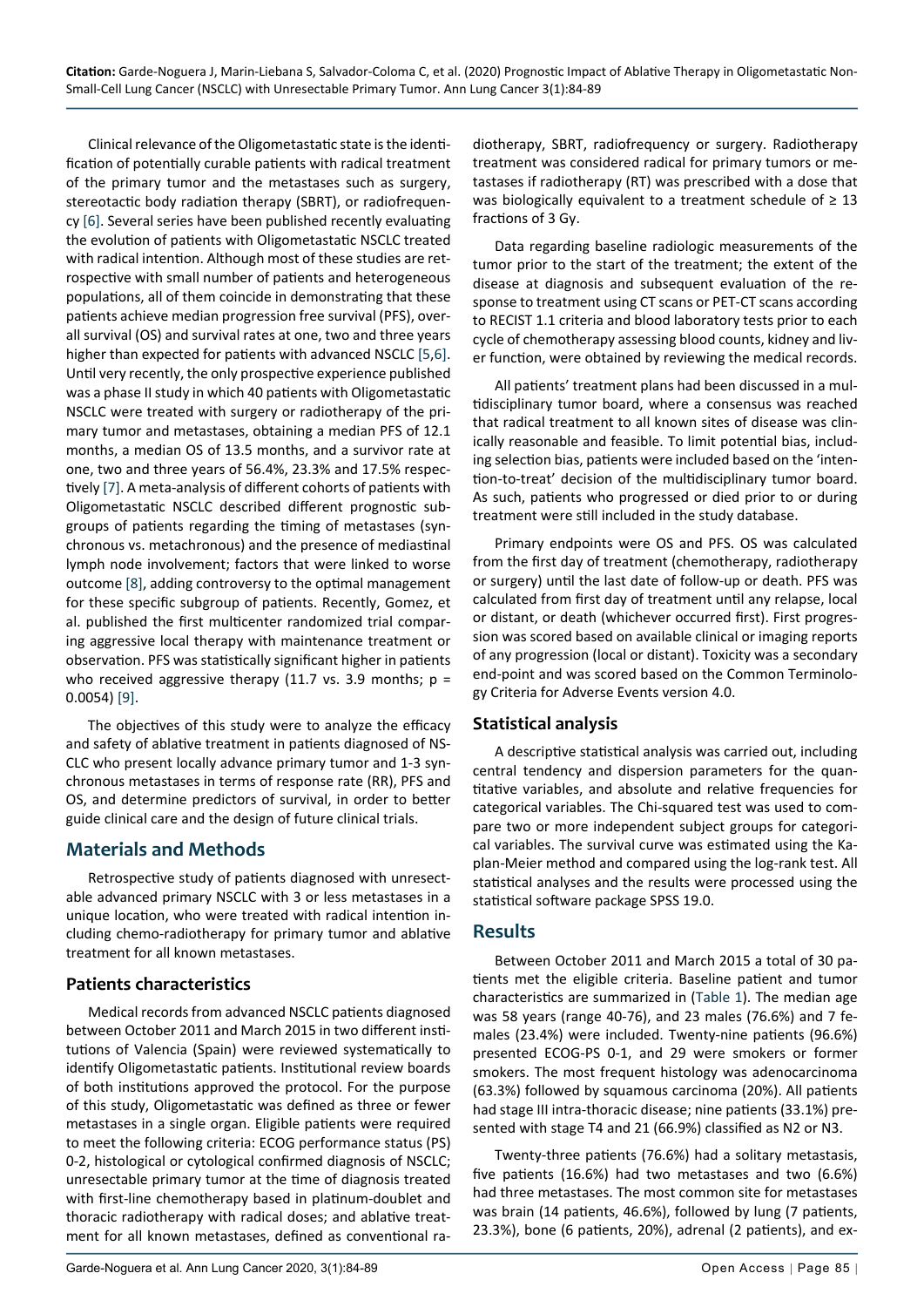<span id="page-2-0"></span>Table 1**: Baseline patient and tumor characteristics.**

|                           |                        | Total $n = 30$ |  |
|---------------------------|------------------------|----------------|--|
| Age, years (median)       |                        | 58 (40-76)     |  |
|                           | Male                   | 23 (76.6%)     |  |
| Sex                       | Female                 | 7 (23.4%)      |  |
|                           | $0 - 1$                | 29 (96.6%)     |  |
| <b>Performance Status</b> | $\overline{2}$         | 1(3.4%)        |  |
|                           | Never smoker           | 1(3.4%)        |  |
|                           | Former smoker          | 10 (33.3%)     |  |
| Smoking                   | Smoker                 | 19 (63.3%)     |  |
|                           | Adenocarcinoma         | 20 (63.6%)     |  |
|                           | Squamous Carcinoma     | 6 (20%)        |  |
|                           | Sarcomatoid            | 2(6.7%)        |  |
| Histology                 | Large Cell             | 2(6.7%)        |  |
|                           | 1                      | 1 (3.5%)       |  |
|                           | 2                      | 13 (46.4%)     |  |
| T stage                   | 3                      | 5 (17.8%)      |  |
|                           | 4                      | 9 (32.1%)      |  |
|                           | 0                      | 5 (16.6%)      |  |
|                           | 1                      | 4 (13.3%)      |  |
|                           | 2                      | 20 (63.6%)     |  |
| N stage                   | 3                      | 1(3.3%)        |  |
|                           | <b>Brain</b>           | 14 (46.6%)     |  |
|                           | Lung                   | 7 (23.3%)      |  |
|                           | Bone                   | 6 (20%)        |  |
|                           | Adrenal                | 2(6.6%)        |  |
| Site of Metastases        | Lymph Node             | 1(3.3%)        |  |
|                           | 1                      | 23 (76.6%)     |  |
| Number of                 | $\overline{2}$         | 5 (16.6%)      |  |
| Metastases                | 3                      | 2(6.6%)        |  |
|                           | CDDP-Pemetrexed        | 11 (36.6%)     |  |
|                           | CDDP-VNB               | 12 (40%)       |  |
|                           | CDDP-Gemcitabine       | 2(6.6%)        |  |
| Chemotherapy              | CDDP-Docetaxel         | 2(6.6%)        |  |
| regimen                   | Carboplatin-Paclitaxel | 3 (9.9%)       |  |
|                           | Concurrent             | 18 (60%)       |  |
| Radiotherapy              | Sequential             | 12 (40%)       |  |
|                           | Surgery                | 4 (13.3%)      |  |
|                           | Stereotactic RT        | 16 (53.3%)     |  |
|                           | Radiotherapy           | 8 (26.6%)      |  |
| Treatment of              | Radiofrequency         | 1(3.3%)        |  |
| Metastases                | None <sup>*</sup>      | $1(3.3\%)^*$   |  |

tra-thoracic lymphatic node (1 patient). Treatment to the primary site included concurrent chemo-radiation in 18 patients (60%) and sequential chemo-radiation in 12 patients (40%).

#### <span id="page-2-1"></span>Table 2: **The toxicity and safety profile.**

|                     | $G1-2$     | $G3-4$    |
|---------------------|------------|-----------|
|                     | N(%)       | N(%)      |
| Asthenia            | 24 (80%)   | 4 (13.3%) |
| Anorexia            | 18 (60%)   | $0(0\%)$  |
| <b>Mucositis</b>    | 10 (33.3%) | $0(0\%)$  |
| Diarrhea            | 5(16.6%)   | 1(3.3%)   |
| Esophagitis         | 11 (36.6%) | 1(3.3%)   |
| Pneumonitis         | 3(10%)     | 1(3.3%)   |
| Vomiting            | 14 (46.6)  | 2(6.6%)   |
| Renal               | 1(3.3%)    | $0(0\%)$  |
| Anemia              | 6(20%)     | 6 (20%)   |
| Neutropenia         | 6(20%)     | 1(3.3%)   |
| Thrombocytopenia    | 3(10.3%)   | $0(0\%)$  |
| Febrile neutropenia |            | 3(10.3%)  |

#### <span id="page-2-2"></span>Table 3: **Response rate.**

| <b>Overall Response</b>    |    |       |
|----------------------------|----|-------|
| Complete Response          |    | 3.3%  |
| Partial Response           | 20 | 66.6% |
| Stable Disease             |    | 16.6% |
| <b>Disease Progression</b> |    | 13.3% |

All patients received at least one cycle of platinum-based doublet. Most metastases were treated by either SBRT (53.3%) or conventional radiotherapy alone (26.6%). Four patients were treated with surgical resection of the metastases (13.3%), one with radiofrequency of a lung metastasis. One patient did not receive the planned metastasis ablative treatment due to early progression during chemo-radiotherapy treatment.

The toxicity and safety profile is summarized in [\(Table 2](#page-2-1)). The most frequent grade 3-4 side effects were anemia (20%), asthenia (13.3%) and febrile neutropenia (10.3%). We also observed one case of grade 3 diarrhea, one case of grade 3 pneumonitis based on a temporary need for oxygen, and two cases of grade 3 vomiting. No toxic-deaths were observed. Ten patients required at least one delay of chemotherapy cycle (33.3%), and five (16.6%) required a chemotherapy dose reduction. Six patients (20%) needed to be hospitalized during treatment.

Overall response rate ([Table 3](#page-2-2)) was 70% (21 patients), and the disease control rate was 86.6% (26 patients). Four patients showed disease progression during or at the first evaluation after completing treatment (13.3%).

Median actuarial follow-up for the whole group was 26.1 months, and 17 death events occurred. Median OS was 20.2 months, with an actuarial 1 year OS of 76.6%, a 2 year OS of 36.6% and 3 year OS of 16.6% ([Figure 1\)](#page-3-0). Median PFS was 11.1 months, with actuarial 1 and 2-year PFS of 33.3 and 10%, respectively.

In the univariate analysis, factors associated with bet-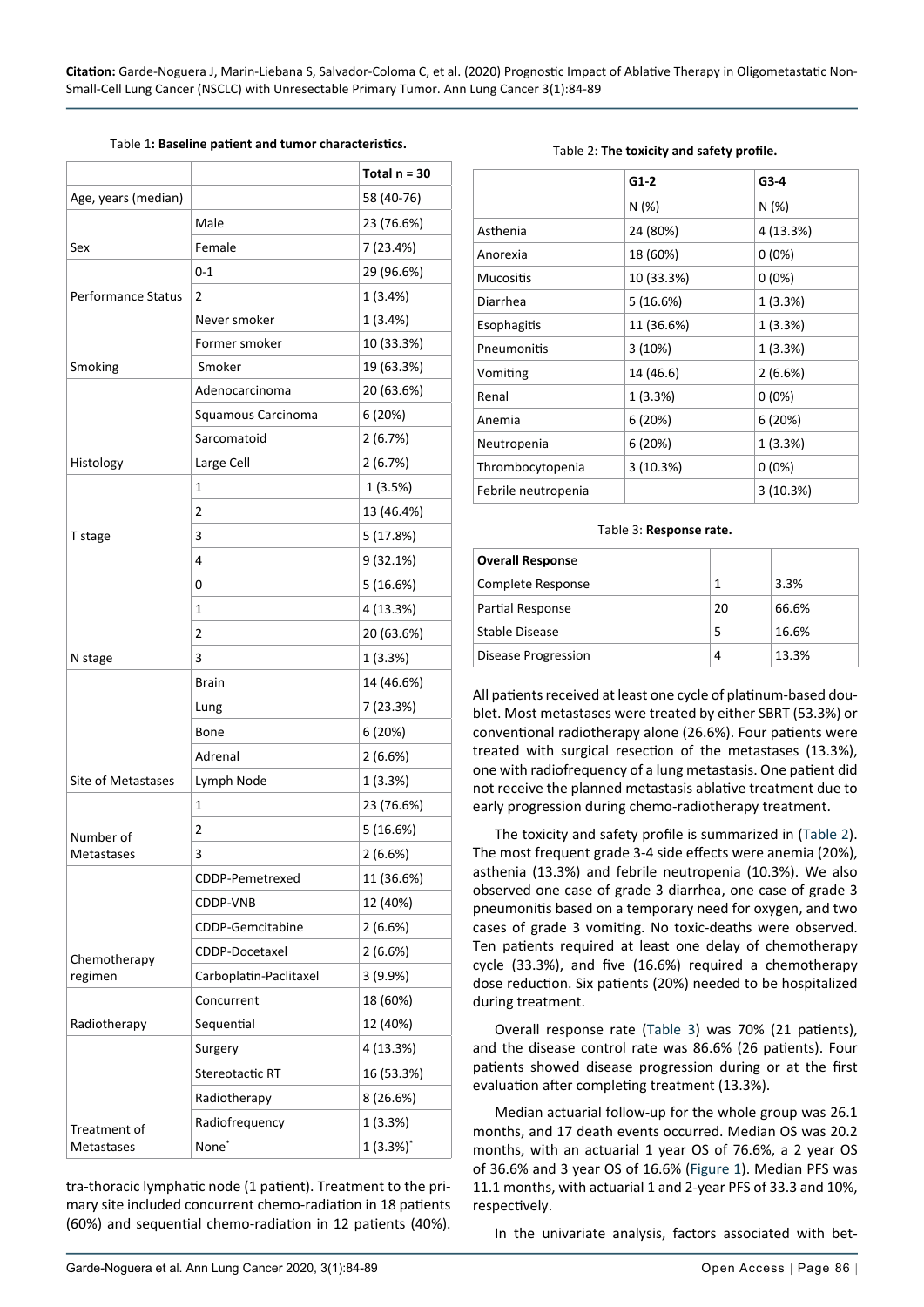**Citation:** Garde-Noguera J, Marin-Liebana S, Salvador-Coloma C, et al. (2020) Prognostic Impact of Ablative Therapy in Oligometastatic Non-Small-Cell Lung Cancer (NSCLC) with Unresectable Primary Tumor. Ann Lung Cancer 3(1):84-89

<span id="page-3-0"></span>

<span id="page-3-1"></span>Table 4: Univariate analysis of factors associated with better outcome in terms of progression free survival and overall survival.

| $n = 30$                     | <b>Univariate Analysis</b> | p-valor  | <b>Univariate Analysis</b> | p-value              |
|------------------------------|----------------------------|----------|----------------------------|----------------------|
|                              | Median OS, 95% CI          |          | Median PFS, 95% CI         |                      |
| <b>Sex</b>                   |                            |          |                            |                      |
| Male                         | 19.3 (20.2-35.9)           |          | 10.4 (8.58-14.5)           |                      |
| Female                       | 36.7 (18.4-40.0)           | 0.552    | 15.8 (13.5-18.6)           | 0.083                |
| <b>Performance Status</b>    |                            |          |                            |                      |
| $0 - 1$                      | 36.7 (20.8-42.3)           |          | 11 (5.57-16.4)             |                      |
| $\overline{2}$               | 18.4 (18.4-36.2)           | 0.488    | $11.1 (8.2 - 13.9)$        | 0.903                |
| <b>Histology</b>             |                            |          |                            |                      |
| Non-Squamous                 | 36.7 (24.7-40.9)           |          | 12.1 (10.5-13.6)           |                      |
| Squamous                     | 13.9 (9.58-20.6)           | $0.005*$ | $8.1$ (4.9-11.2)           | $0.041$ <sup>*</sup> |
| <b>Mediastinal Lymphnode</b> |                            |          |                            |                      |
| infiltration                 | 17.7 (16.2-31.8)           |          | 10.4 (5.9-14.8)            |                      |
| Yes (N2-3)                   | 42.7 (28.4-45.3)           | $0.05*$  | 14.7 (11.2-18.1)           | 0.072                |
| No (NO-1)                    |                            |          |                            |                      |
| <b>Brain Metastases</b>      |                            |          |                            |                      |
| Yes                          | 19.3 (17.3-31.3)           |          | $12.1(10.7-13.4)$          | 0.956                |
| No                           | 26.7 (20.4-39.7)           | 0.677    | 10.4 (7.7-13.0)            |                      |
| <b>Maintenance Treatment</b> |                            |          |                            |                      |
| Yes                          | 42.7 (25.6-48.3)           |          | 12.1 (8.2-15.9)            |                      |
| No                           | 17.7 (15.4-28.2)           | 0.068    | $9.6(6.4-12.8)$            | $0.041*$             |

ter outcome in terms of PFS and OS were: Age (< 70 vs. ≥ 70 years), sex, ECOG-PS (0 vs. 1-2), histology (squamous vs. non-squamous), mediastinal lymphnode infiltration (N2 vs. N0-1), brain metastases (yes vs. no) and maintenance treatment (yes vs. no). Results are summarized in ([Table 4](#page-3-1)). Factors associated with longer OS were non-Squamous histology (36.7 vs. 13.9 months,  $p = 0.005$ ), and lack of mediastinal lymphnode infiltration (42.7 vs. 17.7 months, p = 0.05). Factors associated with longer PFS were non-squamous histology  $(12.1 \text{ vs. } 8.1 \text{ months}, p = 0.041)$ , and maintenance treatment after radical therapy (12.1 vs. 9.6 months,  $p = 0.041$ ).

### **Discussion**

This two-center pooled retrospective analysis of patients undergoing radical treatment for NSCLC with 1 to 3 synchronous metastases found that over 75% of the treated patients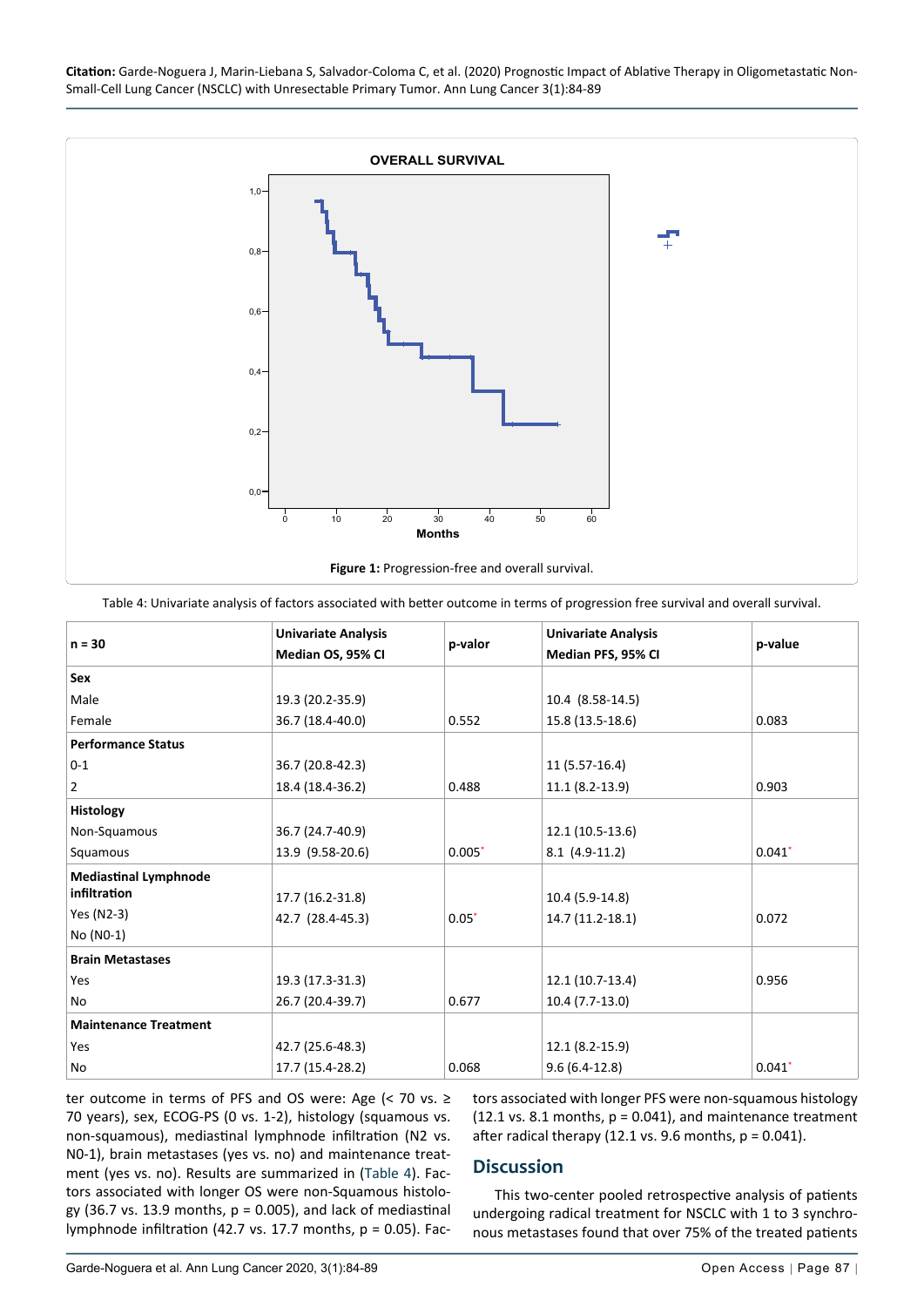had a solitary metastasis, most often located in the brain. Radical treatment resulted in a median OS of 20.2 months and a median PFS of 11.1 months.

The data reported in the present study are consistent with previously published literature, suggesting that a radical treatment strategy for Oligometastatic NSCLC patients achieves high rates of survival, as more than one third of the patients survived longer than two years after treatment, with acceptable toxicity. Overall, our data are comparable with the results observed in a recent prospective phase II study of 39 patients who received radical treatment for NSCLC with synchronous oligometastases, in which the primary tumor was treated with chemo-radiotherapy [\[7\]](#page-5-5). Median OS in this trial was 13.5 months, and the reported survival rates at 1 and 2 years were 56 and 23%, respectively, compared with 76.6% and 36.6% in the present study. The 1- and 2-year PFS were 51% and 13% in the De Ruysscher study, versus 33.3% and 10% in the present study.

Patient selection plays a pivotal role in these outcome data: only fit patients will be eligible for radical treatment over the primary tumor and mediastinal lymph nodes and ablative therapy for all metastatic sites. These patients generally present with a more favorable ECOG-PS and have fewer co-morbidities, while those who are unfit will be not considered for such treatment. Therefore, the results of this study must be considered within the context of its limitations, particularly in light of its retrospective nature. Furthermore, patients in other published series are heterogeneous regarding intra-thoracic stage, radical treatment for primary tumor, number and location of metastases, making it difficult to compare their outcomes. Ashworth, et al. conducted a meta-analysis to assess prognostic factors for patients with oligometastatic NSCLC after treatment [\[8](#page-5-6)]. They found that independent prognostic factors for better outcome were synchronous vs. metachronous metastases, lack of mediastinal nodal involvement, and adenocarcinoma histology. They differentiated three different prognostic groups: 1) Low risk - If metachronous metastases (5-year OS, 47.8%), 2) Intermediate risk: Synchronous metastases and N0 (5-year OS, 36.2%), and 3) High-risk: Synchronous metastases and N1/N2 disease (5-year OS, 13.8%). It is important to note that following this classification, 90% of our patients belonged to the high-risk group (N1-2) and 10% to the intermediate group (N0) and our data can only be extrapolated to patients in this specific situation. We found significant differences in prognosis for patients with N2 vs. N0-1, which coincides with previous observations. We also observed differences in prognosis, both for OS and PFS, favoring non-squamous histology; this factor could be an important issue for patient selection in this setting. Despite most of our patients belonging to the high-risk group, survival outcomes observed in our study could be considered much more similar to patients with stage III disease than to unselected stage IV patients. Median OS observed for stage III patients treated with chemo and radiotherapy, followed or not with surgery, range between 22 and 23 months [[10\]](#page-5-14). Median OS observed in our cohort of patients was 20.2 months, similar to the aforementioned stage III populations. Importantly, our study confirms that, although some patients

achieve long-term survivorship beyond two years, most patients' progress within a relatively short period, suggesting that undetectable micro-metastases were likely present at the time of diagnosis in many patients.

Knowledge about the molecular bases that govern the development of metastases is still scarce, especially in regard to the differentiation between oligometastatic vs. polymetastatic disease. Recent studies have shown patterns of expression of micro RNAs capable of differentiating patients in both situations [[11](#page-5-8)[,12](#page-5-9)]. Micro RNAs are small molecules of non-coding RNA, whose function is the post-transcriptional regulation of gene expression [\[13\]](#page-5-10). Its role in the regulation of the process of metastases has been widely recognized, and different micro RNAs have been associated with both oncogenic and tumor suppressor pathways in the different stages of this process [[14](#page-5-11)[,15](#page-5-12)]. A constant in studies with micro RNAs is the evidence that different micro RNAs are able to regulate the same target gene, as well as that each of the micro RNAs can participate in the control of hundreds of different genes. These findings allow us to hypothesize that some groups of micro RNAs could play a role in the regulation of the oligometastatic phenotype. Recently Uppal, et al. described a group of four micro RNAs encoded at locus 32 of the long arm of chromosome 14, (mir-127-5p, miR-369-3p, miR-544a, and miR-655-3p) whose over expression seems to be associated with the oligometastatic phenotype [[16](#page-5-13)]. They found that in several series of oligometastatic patients the over expression of this family of micro RNAs was associated with a better prognosis and a lower risk of developing new metastases. Likewise, they demonstrated that the expression of these micro RNAs reduces the metastatic properties of the cells *in vitro*, and inhibits the development of pulmonary metastases *in vivo* in animal models through the reduction of cell mobility, repression of the cellular cytoskeleton organization and of the signals of the molecular cascade mediated by TGF-beta, all of which are involved in processes essential for the process of metastatic tumor dissemination. Whether micro RNAs could play a role as biomarkers of survival outcomes in oligometastatic disease remains controversial.

An important bias of the present study is the fact that follow-up was not standardized and imaging protocols varied widely. This makes the identification and differentiation of local and distant recurrences less reliable. Data on some variables of interest, such as quality of life, were not available. Without a control group of patients with oligometastatic disease who did not receive aggressive treatment, it is difficult to ascertain whether such aggressive treatment to metastases actually improves OS. For patients with synchronous NS-CLC oligometastases, a prospective multi-center trial would be necessary to detect any potential survival benefit of radical treatment over chemotherapy alone.

# **Conclusion**

Radical treatment of selected NSCLC patients presenting with 1-3 synchronous metastases is safe and can result in favorable 2-year survival. Prospective clinical trials, ideally randomized, should evaluate the role of radical treatment strategies in patients with oligometastatic NSCLC.